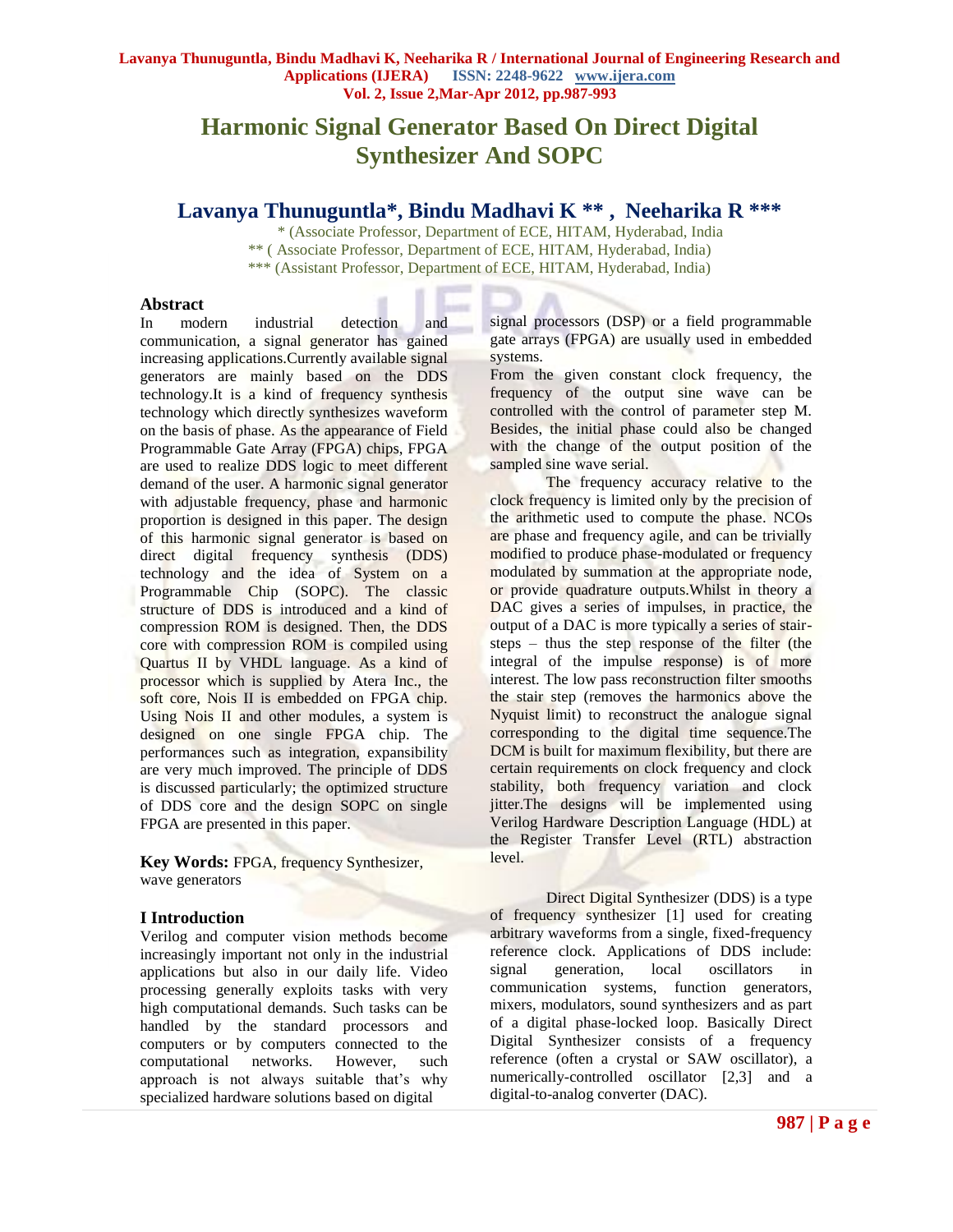The reference provides a stable time base for the system and determines the frequency accuracy of the DDS. It provides the clock to the NCO which produces at its output a discretetime, [quantized](http://en.wikipedia.org/wiki/Quantization_%28signal_processing%29) version of the desired output waveform (often a [sinusoid\)](http://en.wikipedia.org/wiki/Sinusoid) whose period is controlled by the digital word contained in the Frequency Control Register. The sampled, digital waveform is converted to an analog waveform by the DAC. The output reconstruction filter rejects the spectral replicas produced by the [zero-order hold](http://en.wikipedia.org/wiki/Zero-order_hold) inherent in the analog conversion process.

# **II Direct Digital Synthesizer (DDS)& SOPC (System On Programmable Chip)**

A frequency synthesizer is the means by which many discrete frequencies are generated from one or more fixed reference frequencies. The reference frequencies are stable and spectrally pure frequency typically generated from a piezoelectric crystal. Modern frequency synthesizers must provide many discrete output frequencies so that it is impractical to generate the frequencies by having a reference frequency for each desired output frequency. The control input determines the value of the frequency synthesizer output frequency,  $f_0$ .

# **2.1 DDS Memory Utilization**

Function generators utilize DDS to generate periodic signals at precise frequencies by choosing samples from memory rather than generating all samples of a waveform. By contrast, arbitrary waveform generators (AWGs) generate each sample of a waveform that is stored into memory. While AWGs allow a user to precisely define the waveform that is being generated, they are limited in the frequency precision they can achieve, particularly at high frequencies. By contrast, we illustrate how a function generator is able to generate a 21 MHz sinusoid, even though its frequency is not a direct multiple of the sample rate. This is illustrated in the graph below:





From the graph above, we notice that the frequency of the sinusoid is not a divisor of the sampling rate. As a result, generating a 21 MHz sinusoid would be difficult with an AWG sampling at 100 MS/s. Function generators, on the other hand, use DDS to store a 16,384 sample waveform in memory. With each clock cycle, the appropriate sample is chosen from a lookup table and then generated. As a result, we are able to generate signals at precise frequencies while supplying the digital-to-analog converter (DAC) with a constant 100 MHz clock.

## **2.2 Principle of DDS**

The principle of DDS is easy to understand. Firstly, a single frequency sine signal should be sampled for one period with the satisfaction of Shannon Sampling Theorem. It is assumed that we sample 2*N* points in one period of sine signal, and then put the points into a ROM which has 2N addresses. We convert the order of the above course. The data stored in the ROM are outputted firstly. If the sampling frequency is the output frequency of the sampled data in the ROM the output data could form sine wave and the frequency of the output sine signal is

= -------------- (1)

Where

 $f_0$  - the frequency of output sine wave

 $f_c$  - the sampled frequency (the base clock)

M – the step of the address of output data

N −the number of ROM's address lines

From the given constant clock frequency, the frequency of the output sine wave can be controlled with the control of parameter step M. Besides, the initial phase could also be changed with the change of the output position of the sampled sine wave serial. The position of the sampled data serial [6] is transformed the address of the ROM. When the address of the ROM is over 111...11 (N bits), it means the phase of the output sine wave is over one period. The address will start from begin again. So with the address of the ROM accumulated with the step M, the continuous sampled data of sine wave is outputted. And the frequency of the output sine signal is related with the step M. Through the digital to analog converter (DAC) and the low pass filter, a sine wave whose frequency and phase can be controlled is outputted.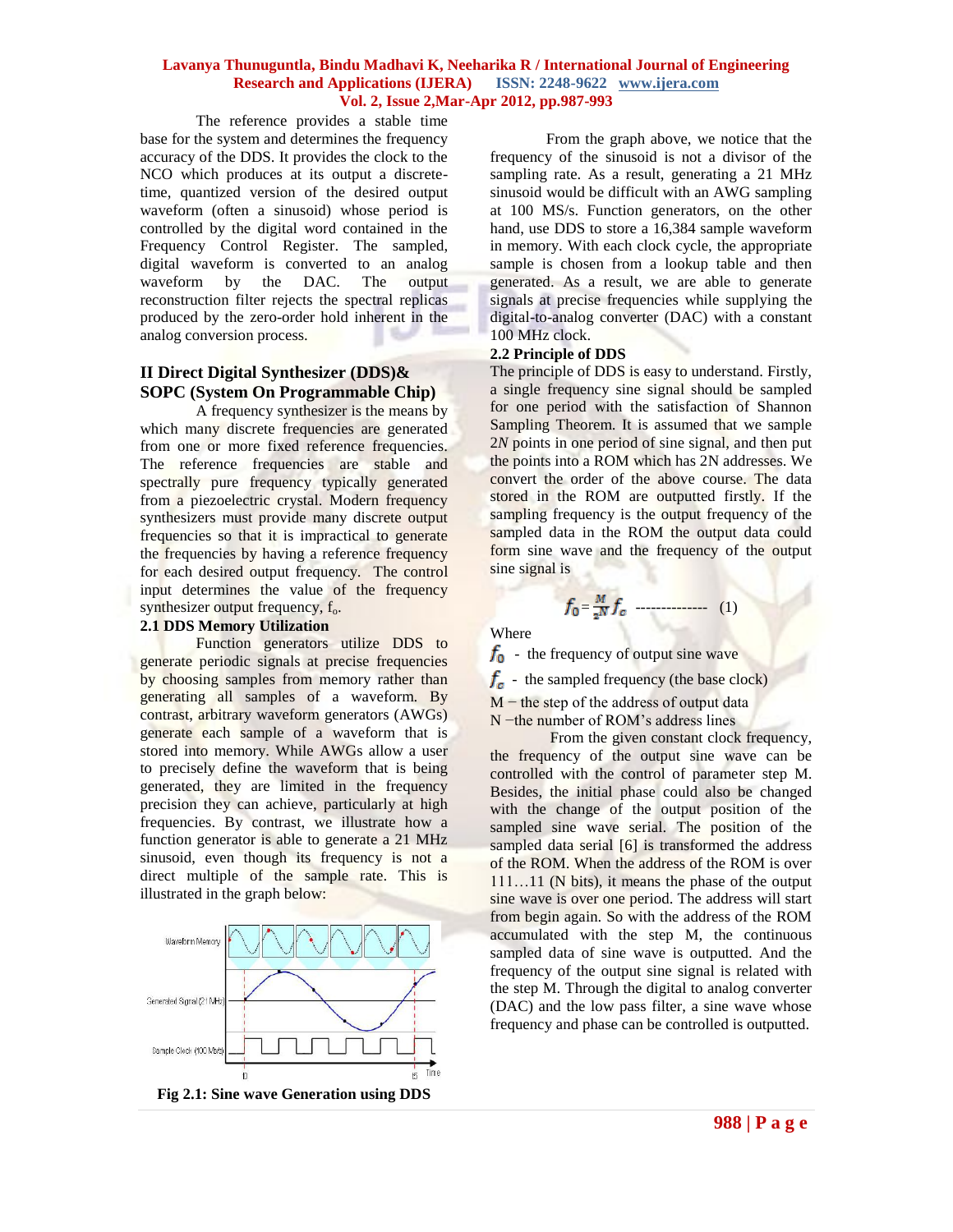

#### **Fig 2.2: Principle of the DDS 2.3 Block Diagram DDS**

The classic constructer of the DDS is composed of Numerically Controlled Oscillator (NCO) [4], Digital to Analog Converter and Filter.The actual implementation of DDS requires a look-up table to determine the phase output signal at any point in time. The following figure shows the building blocks for direct digital synthesis-based waveform generation.

As the figure above illustrates, a phase accumulator compares the sample clock and desired frequency to increment a phase register. Again, the fundamental idea is that we can generate signals with precise frequencies by generating an appropriate sample based on the phase of that frequency at any point in time.



**Fig 2.3 Block diagram of classic DDS**.



**Fig 2.4 Implemented block diagram of DDS**

In addition, by representing our waveform with 214 (16,384) points, we are able to represent exactly 16,384 phase increments with our lookup table.

The phase accumulator uses simple arithmetic operations to calculate the lookup table address for each generated sample. It does this by dividing the desired frequency by the sample clock and multiplying the result by 248. This number is based on the bit resolution of the phase register. For NI signal generators, a 48-bit phase register is used for maximum precision. Of these, 34 bits are used to store the remainder phase, and 14 bits are used to choose a sample from the lookup table.

The NCO contains the phase accumulator and ROM lookup table. It is the core of DDS. In each clock period, the output of phase accumulator is accumulated with frequency control word M (Nbit) and high L-bit results of the output are used as address input to the ROM lookup table. In the ROM lookup table, these addresses are converted to the M-bit sampled data of expected signal. Suppose that the clock frequency is constant, we can absolutely get the formula (1). According to the Shannon Sampling Theorem, upper limit the output frequency is *c* 0.5 *f* . However, the biggest output frequency in practice is about *c* 0.25 *f* , and

the resolution of output frequency is  $\frac{1}{2N} f_c$ .

## **2.4 Design of DDS Core**

The DDS core has two important parts, the frequency and phase control module and the ROM lookup table. The frequency and phase control module is composed of an

Accumulator and an added. The frequency of the signal is controlled by accumulator and the initial phase of the signal is controlled by the adder [5]. The initial value of the accumulator is 0. In every clock period, the frequency control word is added at the previous result of the sum in accumulator, and then the result of the accumulator is added with the phase control word in the adder. Finally, the result input to the ROM lookup table.



**Fig 2.5 Frequency and initial phase control module**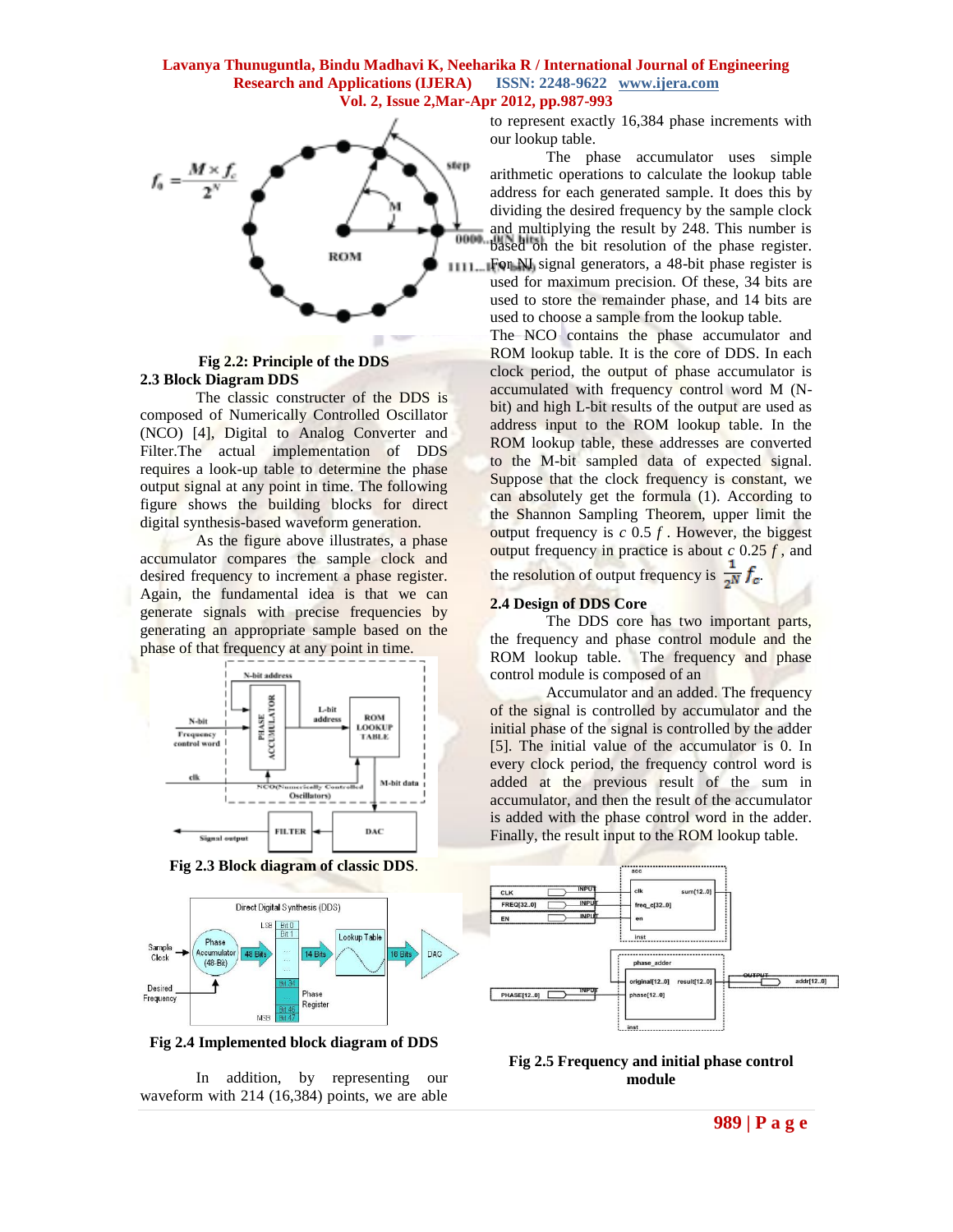The initial phase and frequency of the signal can be changed by this module flexibly. The same time, the control precision can be increased by increasing the bit number of the frequency control word and initial phase control word.The module which is created in Quartus II. DDS provides remarkable frequency resolution and allows direct implementation of frequency, phase and amplitude modulation. These features which were 'tacked-on' to function generators now are handled in a clean, fundamental way by DDS.



## **Fig 2.6 DDS function generation**

SOPC, When a system has been configured then generated, the SOPC builder generates an RTL description of the CPU and peripherals and a Software Development Kit (SDK) configured for this core. The SDK includes header files defining the memory map and all peripherals, a library of example drivers for the peripherals included and a series of example source files and a make files which may be used for debugging.

# **III Project design and implementation flow**

#### **3.1 Digital Design Flow**

The lowest level of digital hardware modeling is the gate level and transistor level modeling. These two level modeling provides the most accurate of hardware modeling including the timing information and is able to model as close to real silicon as possible. However, the simulation speed for design in gate and transistor level is extremely slow. On top of that, normally design in gate or transistor level is performed by the help of CAD synthesis tools by synthesizing the RTL level design to gate level and from gate level to transistor level.



# **Figure 3.1 Digital design flow**

With the advancement in CAD tools, it is rarely that digital hardware design is modeled at gate level or transistor level by the designer. In most if not all, the design is modeled at RTL level and synthesize to gate and transistor level by the CAD tools. During the design process, the design is partitioned into a smaller function block. Each functional block is design and verify separately. The design is modeled using Verilog HDL at RTL level. Simulation and validation is then performed using the Xilinx ISE 12.1 tools.

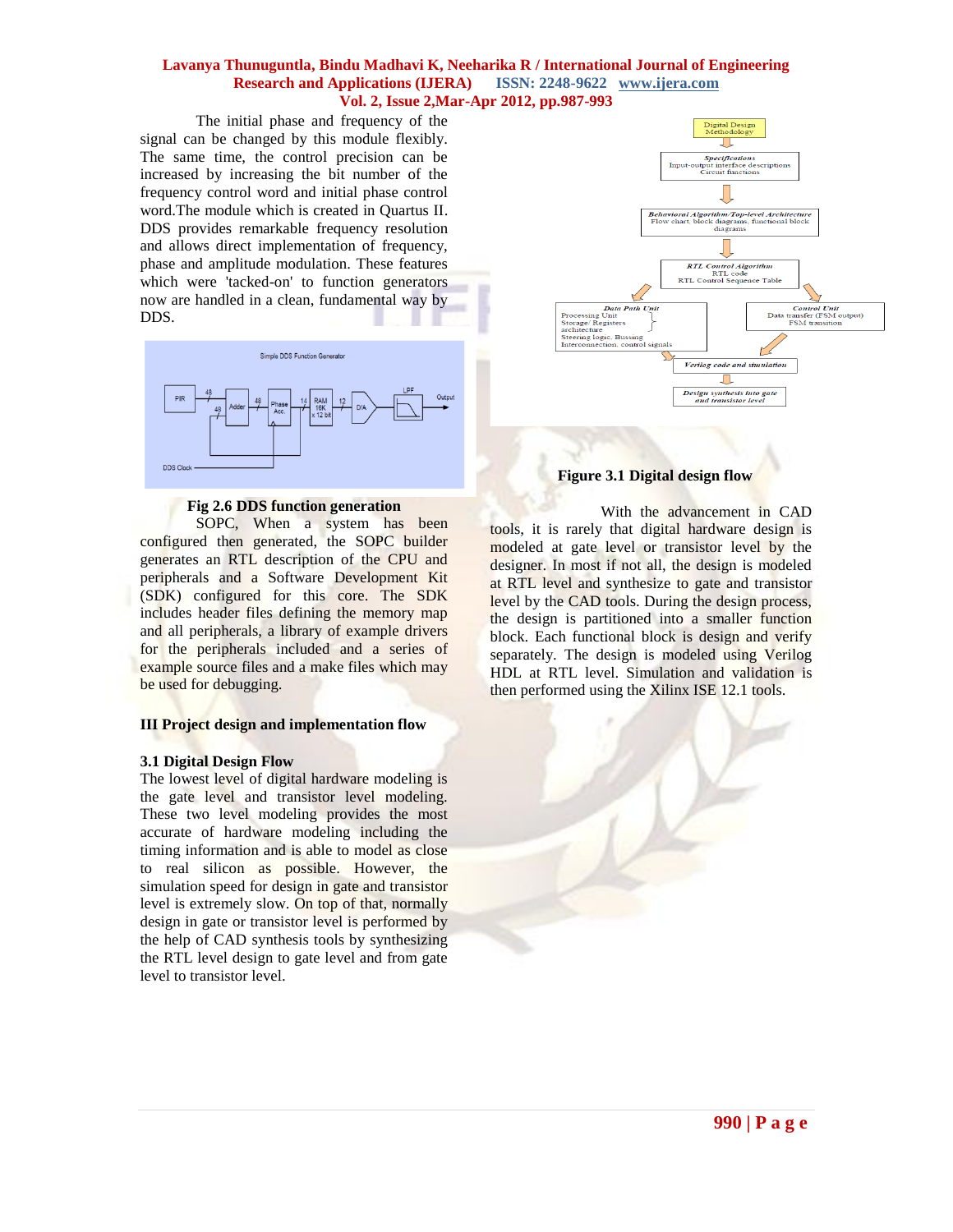

#### **Figure 3.2: Project design and implementation flow**

After the partitioned design has been verified, all the functional blocks are integrated together to become the complete design. Full chip RTL simulation and validation is then performed. Once the validation at RTL level is complete, the entire IOP is being synthesized and gate level timing simulation is performed using Xilinx XST synthesis tool.Finally, the design is implemented in the hardware by programming the design into the Spartan 3E FPGA development board.

**3.2 Hardware Design Using System Generator** System Generator is a system-level modeling tool that facilitates FPGA hardware design. It extends Simulink in many ways to provide a modeling environment that is well suited to hardware design. The tool provides high-level abstractions that are automatically compiled into an FPGA at the push of a button. The tool also provides access to underlying FPGA resources through low-level abstractions, allowing the

# **IV. Global Clock Resources**

This describes how to take advantage of the Spartan®-3 generation global clock resources, including the dedicated clock inputs, buffers, and routing. The clocking infrastructure provides a

construction of highly efficient FPGA designs.

series of low-capacitance, low-skew interconnect lines well suited to carrying high-frequency signals throughout the FPGA, minimizing clock skew and improving performance, and should be used for all clock signals. Third-party synthesis tools, and Xilinx synthesis and implementation tools, automatically use these resources for high-fanout clock signals.



# **Fig 4.1 Overview of clock connection**

The BUFGMUX drives the global clock routing, which in turn connects to clock inputs on device resources. The BUFGMUX can also connect to a DCM, typically used for internal



## **Fig4.2 Using a DCM to estimate clock skew 5.1 Spartan-3 Global Clock Buffers**

The Spartan-3 family has only eight global clock buffers. Four BUFGMUX elements are placed at the center of the die's bottom edge, just above the GCLK0 - GCLK3 inputs. The remaining four BUFGMUX elements are placed at the center of the die's top edge, just below the GCLK4 - GCLK7 inputs. Each pair of BUFGMUX elements shares two sources; each source feeds the I0 input of one BUFGMUX and the I1 input of the adjacent BUFGMUX. Thus two completely independent pairs of clock inputs to be multiplexed could be on the same side of the die but not on the adjacent BUFGMUX elements.

# **v cONCLUSION & fUTURE sCOPE**

The output frequency of a DDS is determined by the value stored in the frequency control register (FCR) which in turn controls the [NCO's](http://en.wikipedia.org/wiki/Numerically-controlled_oscillator) [5] phase accumulator step size. Because the NCO operates in the discrete-time domain, it changes frequency instantaneously at the clock edge coincident with a change in the value stored in the FCR.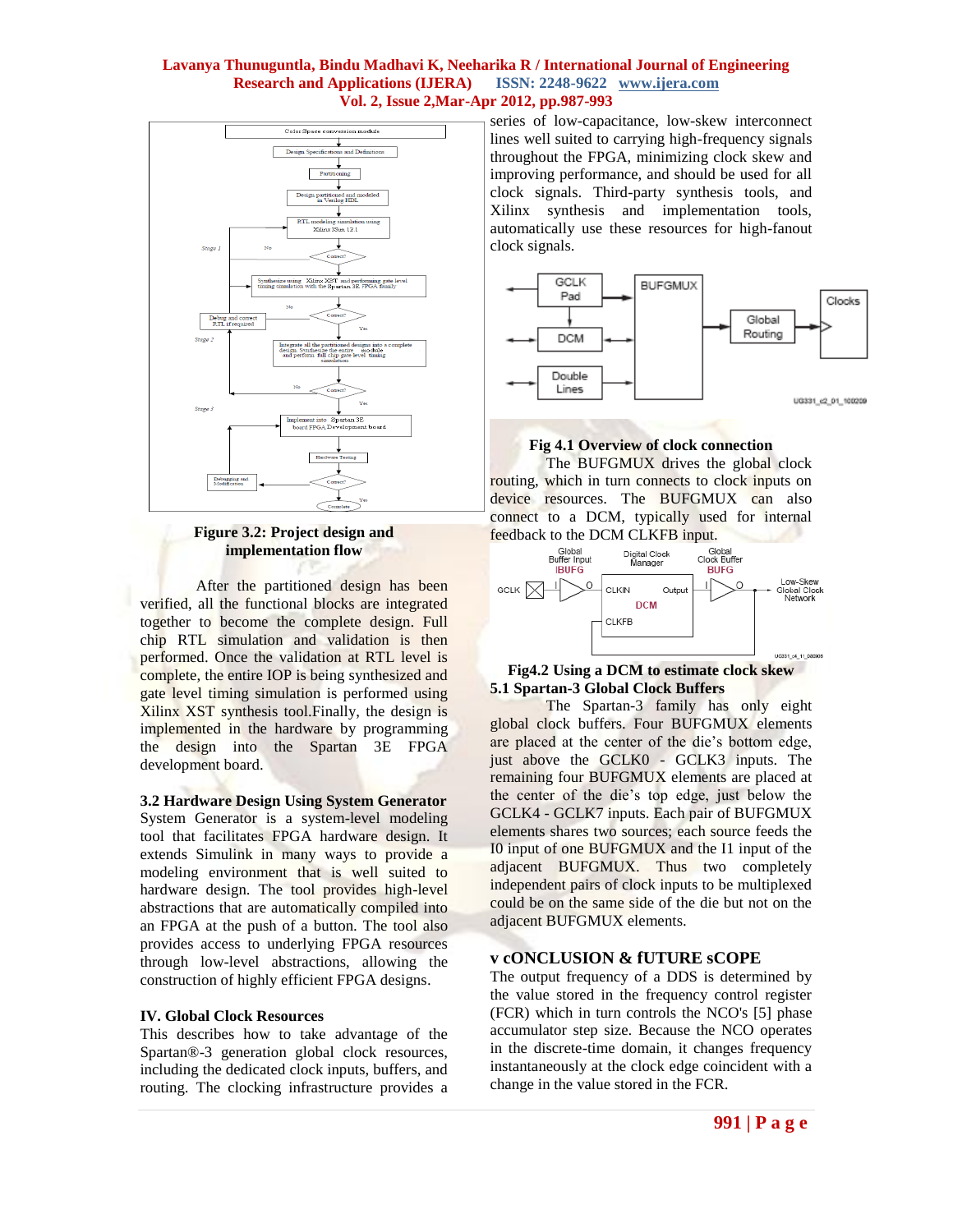**References**

The DDS output frequency settling time is determined mainly by the phase response of the reconstruction filter. An ideal reconstruction filter with a linear phase response (meaning the output is simply a delayed version of the input signal) would allow instantaneous frequency response at its output because a linear system can not create frequencies not present at its input.

The clocking infrastructure provides a series of low-capacitance, low-skew interconnect lines well suited to carrying high-frequency signals throughout the FPGA, minimizing clock skew and improving performance, and should be used for all clock signals. Third-party synthesis tools, and Xilinx synthesis and implementation tools, automatically use these resources for highfanout clock signals. This is focuses on the global clock resources found in all Spartan-3 generation platforms, and the quadrant clock resources found in the Spartan-3E and Extended Spartan-3A families.

The clock routing can be used in conjunction with the DCMs, which are discussed in more detail in "Using Digital Clock Managers (DCMs)." For information on the special clock inputs used for configuration (CCLK) and Boundary-Scan.Global clock inputs, buffers, and routing are automatically used for a design's highest fanout clock signals. Implementation reports should be checked to verify the usage of clock buffers where desired. The user can specify the details of global clock usage in order to take advantage of special features such as multiplexing and clock enables, or to maximize the number of clocks using global resources in a design.

Digital Clock Managers (DCMs) provide advanced clocking capabilities to Spartan®-3 generation FPGA applications (Spartan-3, Spartan-3E, and Extended Spartan-3A families).

Primarily, DCMs eliminate clock skew, thereby improving system performance. Similarly, a DCM optionally phase shifts the clock output to delay the incoming clock by a fraction of the clock period. DCMs optionally multiply or divide the incoming clock frequency to synthesize a new clock frequency. The DCMs integrate directly with the FPGA's global lowskew clock distribution network.

- [1] Kroupa,Venceslav F.,Direct Digital Frequency Synthesizers, IEEE Press, 1999, [ISBN 0-7803-3438-8](http://en.wikipedia.org/wiki/Special:BookSources/0780334388)
- [2] [US 7437391,](http://v3.espacenet.com/textdoc?DB=EPODOC&IDX=US7437391) Miller, Brian M., "Numerically controlled oscillator and method of operation", issued October 14, 2008
- [3] and function decomposition", published 12/04/1984
- [4] Popek, Grzegorz; Kampik, Marian (October 2009), ["Low-Spur Numerically](http://mechatronika.polsl.pl/owd/pdf2009/030.pdf)  [Controlled Oscillator Using Taylor Series](http://mechatronika.polsl.pl/owd/pdf2009/030.pdf)  [Approximation",](http://mechatronika.polsl.pl/owd/pdf2009/030.pdf) XI International PhD Workshop, Silesian University of Technology, Gliwice, Poland, [http://mechatronika.polsl.pl/owd/pdf2009/03](http://mechatronika.polsl.pl/owd/pdf2009/030.pdf) [0.pdf](http://mechatronika.polsl.pl/owd/pdf2009/030.pdf)
- [5] Phillip E. Allen, Douglas R. Holberg, CMOS Analog Circuit Design. [ISBN 0-19-](http://en.wikipedia.org/wiki/Special:BookSources/0195116445) [511644-5](http://en.wikipedia.org/wiki/Special:BookSources/0195116445)
- [6] ["The NCO as a Stable, Accurate](http://www.intersilsemi.com/data/tb/tb318.pdf)  [Synthesizer".](http://www.intersilsemi.com/data/tb/tb318.pdf) Intersil Corporation. 1998. [http://www.intersilsemi.com/data/tb/tb318.p](http://www.intersilsemi.com/data/tb/tb318.pdf) [df.](http://www.intersilsemi.com/data/tb/tb318.pdf)
- [7] Kester, Walt, [The Data Conversion](http://www.analog.com/library/analogDialogue/archives/39-06/data_conversion_handbook.html)  [Handbook,](http://www.analog.com/library/analogDialogue/archives/39-06/data_conversion_handbook.html)[ISBN](http://en.wikipedia.org/wiki/International_Standard_Book_Number) [0-7506-7841](http://en.wikipedia.org/wiki/Special:BookSources/0-7506-7841-0)

# **Authors**



**Ms Lavanya** 

**Thunuguntla** has 6 years of Teaching experience and presently working as an Associate Professor in the Department of ECE in Hyderabad Institute of Technology and Management (HITAM), Hyderabad, AP(India).She received her B.Sc degree in Computer Science from Acharya